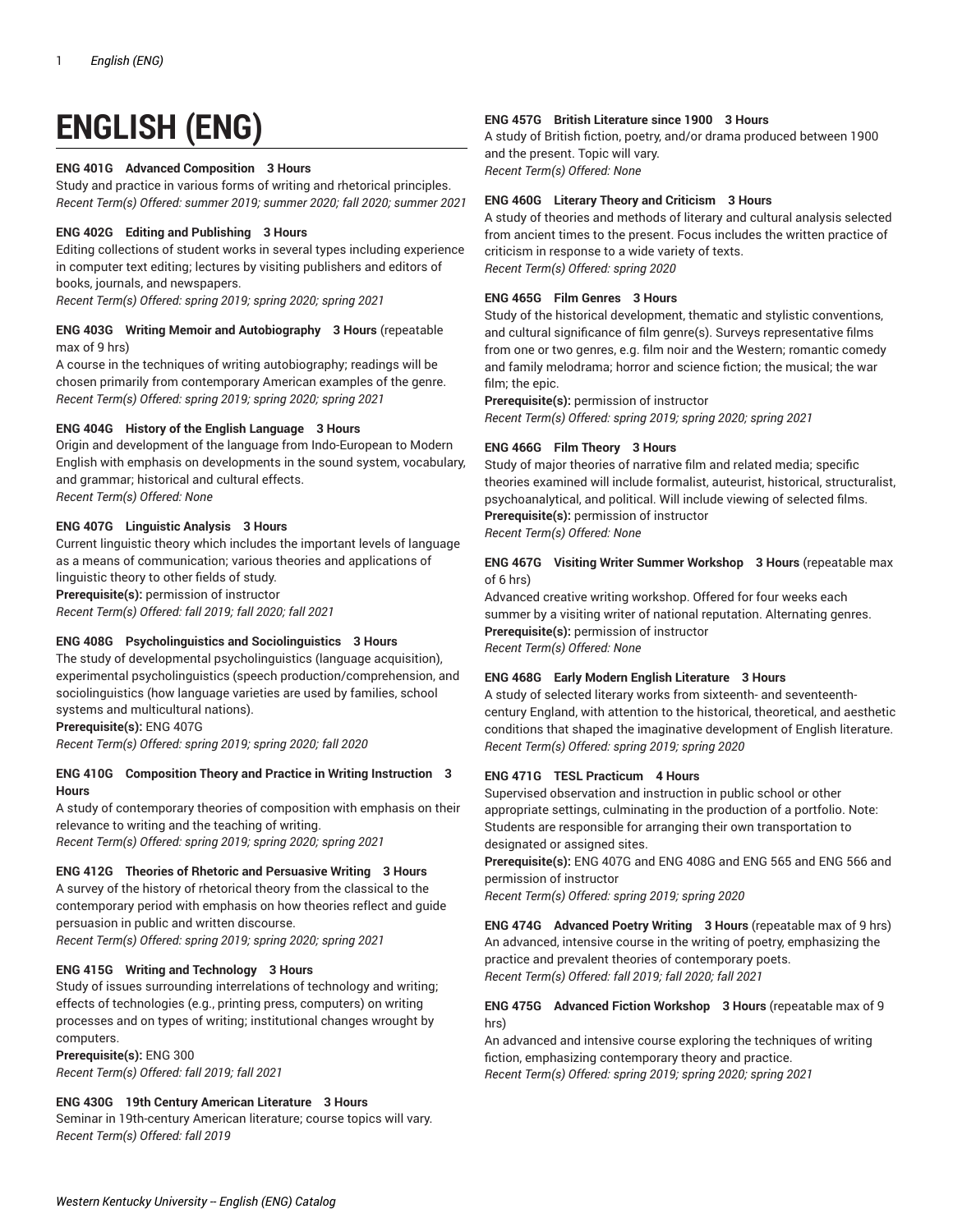# **ENG 481G Chaucer 3 Hours**

Representative works of Chaucer, with emphasis on The Canterbury Tales; backgrounds; outside readings and reports. *Recent Term(s) Offered: None*

## **ENG 482G Shakespeare 3 Hours**

A study of selected works by Shakespeare, situating them in their cultural moment and considering what has made them so durable, adaptable, deeply familiar, and popular in successive generations. *Recent Term(s) Offered: spring 2021*

#### **ENG 484G British Romanticism 3 Hours**

British literature and culture from the late 18th and early 19th centuries. *Recent Term(s) Offered: None*

#### **ENG 486G The Eighteenth Century 3 Hours**

Eighteenth-century literature, forms, and developments. *Recent Term(s) Offered: None*

#### **ENG 487G Dante's Divine Comedy and its Influences 3 Hours**

An intensive study of The Divine Comedy, in English translation, along with Dante's major sources and analogues. *Recent Term(s) Offered: fall 2019; fall 2021*

## **ENG 488G Victorian Literature & Culture 3 Hours**

Studies in Victorian poets and novelists, emphasizing the rise and fall of the British Empire and the birth of mass media. *Recent Term(s) Offered: spring 2020*

## **ENG 489G The British Novel 3 Hours**

A comprehensive exploration of English-language novels, from the Mother Country to the Colonies. Emphasis on genre development as a reflection of contemporary history. *Recent Term(s) Offered: spring 2021*

## **ENG 490G American Novel 3 Hours**

Study of the American novel as a genre. Topic will vary by semester. *Recent Term(s) Offered: spring 2019; spring 2021*

## **ENG 493G American Poetry 3 Hours**

The course examines, in addition to major writers, selected major movements and schools in American poetry, paying special attention to influences, techniques and styles. *Recent Term(s) Offered: fall 2020*

## **ENG 495G Southern Literature 3 Hours**

Selected texts by writers from and about the United States South. *Recent Term(s) Offered: spring 2019; spring 2021*

## **ENG 497G Women's Literature 3 Hours**

Study of the literary history, criticism, and theory of women's writing, with an emphasis on American and British writers. *Recent Term(s) Offered: fall 2019; summer 2021*

## **ENG 501 Graduate Writing Workshop 3 Hours** (repeatable max of 21 hrs)

Provides a Master's level workshop for students with varied writing interests.

*Recent Term(s) Offered: fall 2019; spring 2020; fall 2020; spring 2021; fall 2021*

#### **ENG 502 Graduate Directed Writing 3 Hours**

Provides a graduate-level directed writing course for students with varied writing interests.

*Recent Term(s) Offered: summer 2019*

## **ENG 504 Studies in American Literature 3 Hours** (repeatable max of 6 hrs)

Focuses on an area of study in American literature from a range of historical periods; explores a particular topic and/or an array of literary genres or modes. *Recent Term(s) Offered: fall 2020*

## **ENG 507 Introduction to Creative Writing Studies 3 Hours**

An introduction to the field of creative writing studies; its history within academia; its pedagogies; and its distinctive culture, including common practices in networking, lifelong learning and professional development, and best practices for writers seeking to publish their work. **Restriction(s):** Enrollment is limited to students in Creative Writing (0478) *Recent Term(s) Offered: fall 2019; fall 2020; fall 2021*

#### **ENG 509 Practicum in One-to-One Writing Instruction 0 Hours**

Participants will study the theory and practice of writing conferences and tutorials. Course will prepare participants to work individually with students, both as part of classroom instruction and in tutorial settings. Note: This course is reserved for graduate assistants in the English Department.

*Recent Term(s) Offered: fall 2019; fall 2020; fall 2021*

## **ENG 510 Graduate Rhetoric and Writing 3 Hours**

Rhetorical theories and the practical considerations of college writing instruction. Open to all students but required of teaching assistants prior to their first teaching assignment.

*Recent Term(s) Offered: fall 2019; fall 2020; fall 2021*

## **ENG 511 Writing Instruction Practicum 0 Hours**

A practicum in composition instruction for English Department graduate assistants who will be teaching ENG 100 as part of their assistantship in subsequent semesters. Note: Department graduate assistant status and completion of a minimum of nine hours of English course work required. **Restriction(s):** Enrollment is limited to students in Creative Writing (0478) or English (067)

*Recent Term(s) Offered: spring 2019; spring 2020; spring 2021*

#### **ENG 512 Reading as a Writer 3 Hours**

A reading course for creative writers. Students will closely read and discuss literary works and craft essays. They will analyze and emulate the forms and techniques of leading practitioners of poetry, literary fiction, creative nonfiction, and scriptwriting.

**Restriction(s):** Enrollment is limited to students in Creative Writing (0478) *Recent Term(s) Offered: spring 2019; spring 2020; spring 2021*

# **ENG 514 Studies in British Literature 3 Hours** (repeatable max of 6 hrs)

Focuses on an area of study in British literature from a range of historical periods; explores a particular topic and/or an array of literary genres or modes.

*Recent Term(s) Offered: summer 2020*

**ENG 515 Internship 1-6 Hours** (repeatable max of 6 hrs) Professional work experience combined with faculty direction. **Restriction(s):** Enrollment is limited to students in Creative Writing (0478) *Recent Term(s) Offered: summer 2019; fall 2019; summer 2020; summer 2021; fall 2021*